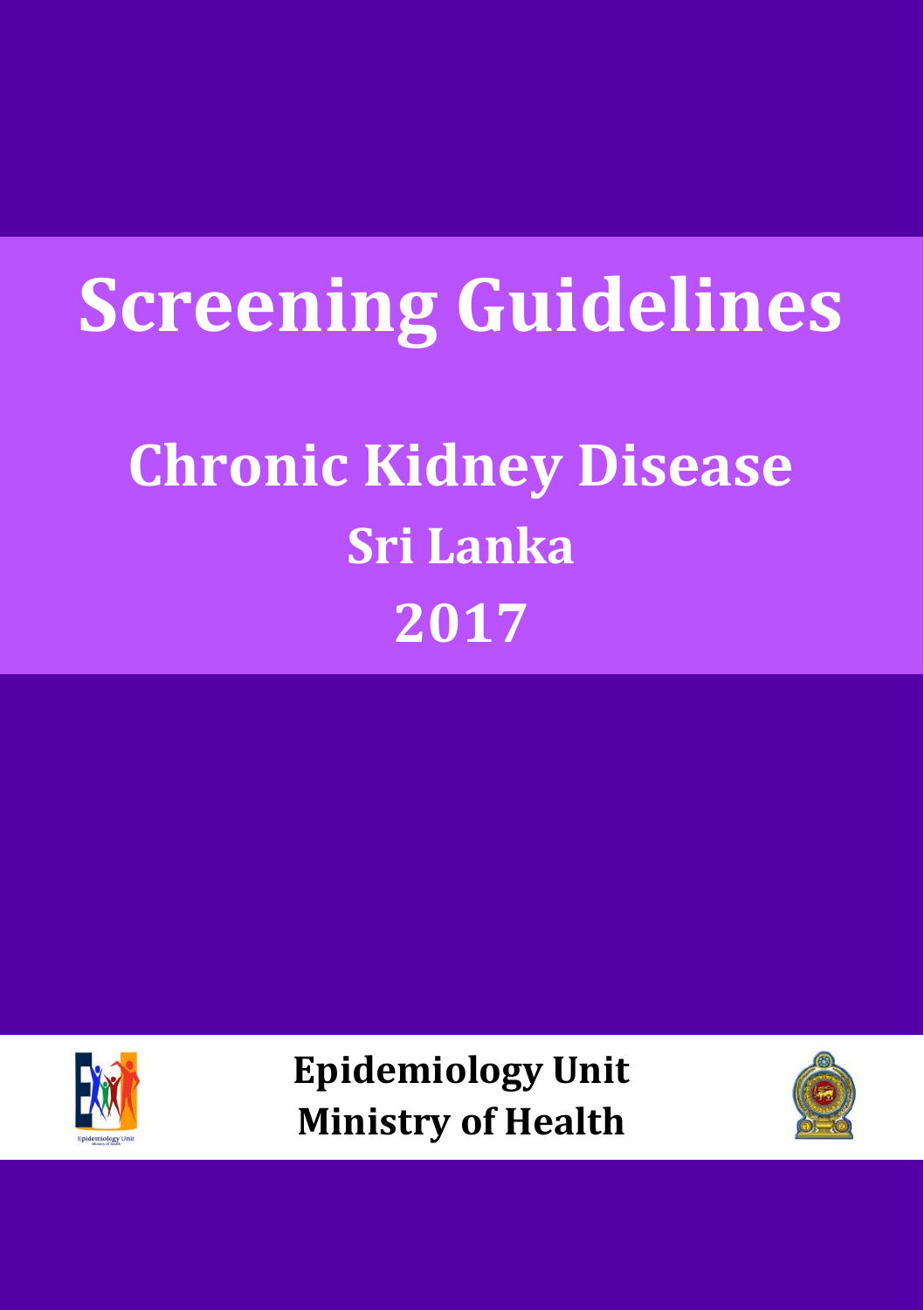## **Screening Guidelines**

**Chronic Kidney Disease Sri Lanka**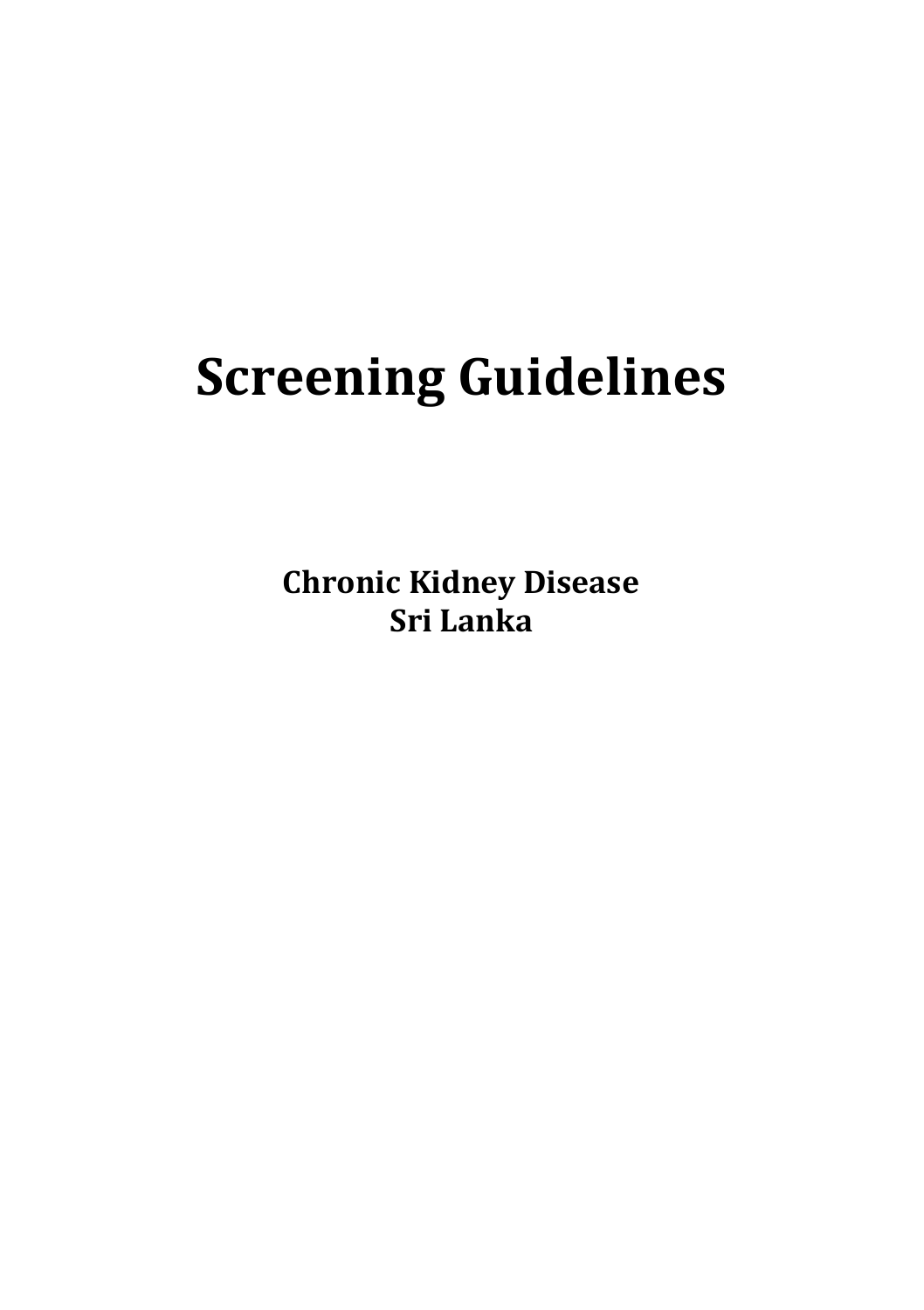These guidelines were developed based on the best available evidence at the time of writing. It is expected to be used in screening for Chronic Kidney Disease. The guidelines will be reviewed when new evidences become available

Please forward your comments and suggestions to the following address or e-mail

> The Chief Epidemiologist Epidemiology Unit 231 De Saram Place Colombo – 10 E-mail : chepid@sltnet.lk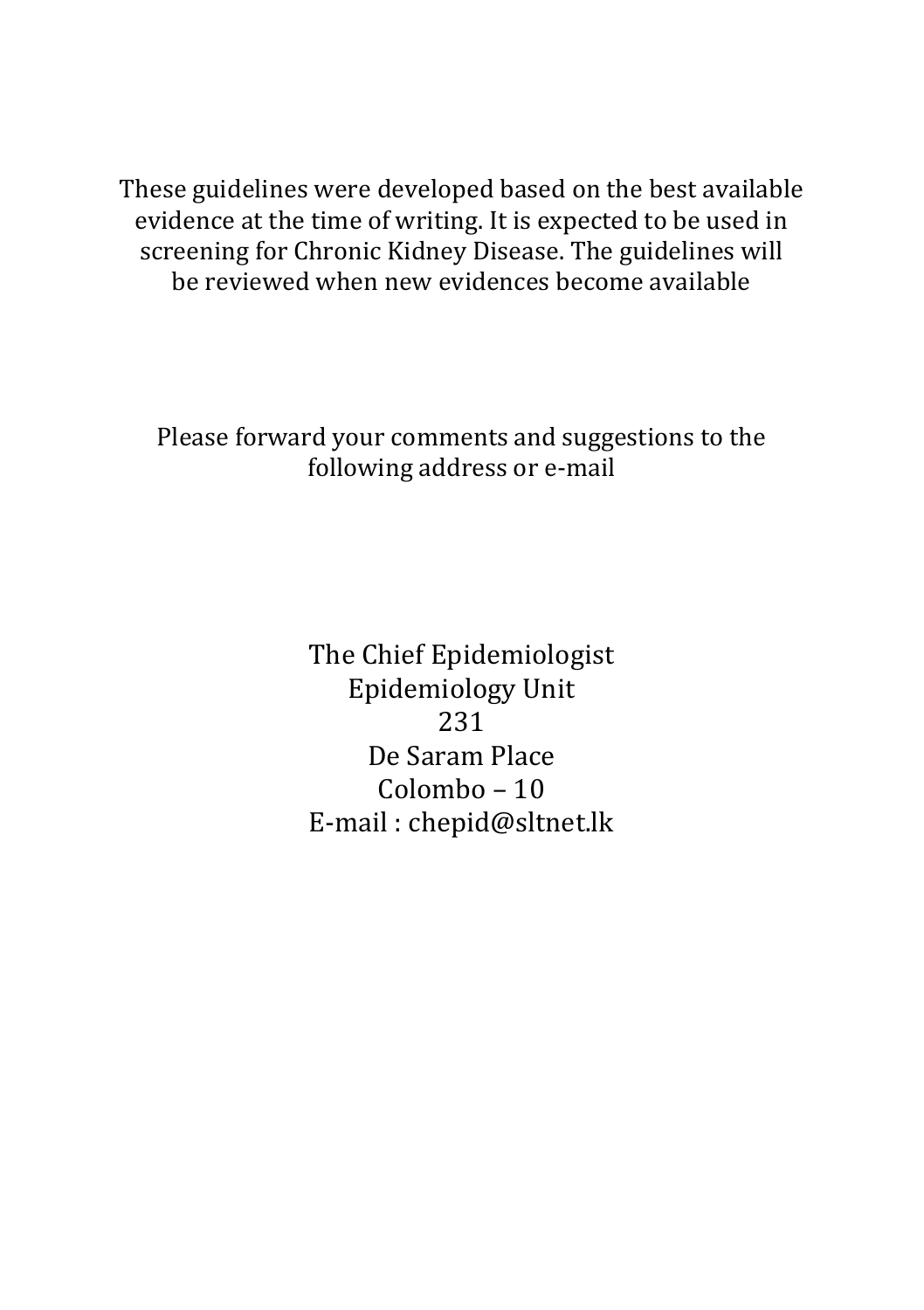## **Contents**

| Message from the Director General of Health Services             |
|------------------------------------------------------------------|
|                                                                  |
|                                                                  |
| Surveillance on Chronic Kidney Disease in Sri Lanka  2           |
|                                                                  |
|                                                                  |
|                                                                  |
|                                                                  |
|                                                                  |
|                                                                  |
|                                                                  |
|                                                                  |
|                                                                  |
|                                                                  |
|                                                                  |
|                                                                  |
| Cutoff Values for Blood Pressure and Laboratory Investigations 9 |
|                                                                  |
| Referral Procedure for Persons with Abnormal Test Results 10     |
|                                                                  |
|                                                                  |
|                                                                  |
|                                                                  |
|                                                                  |
|                                                                  |
| Data Analysis and dissemination of information  15               |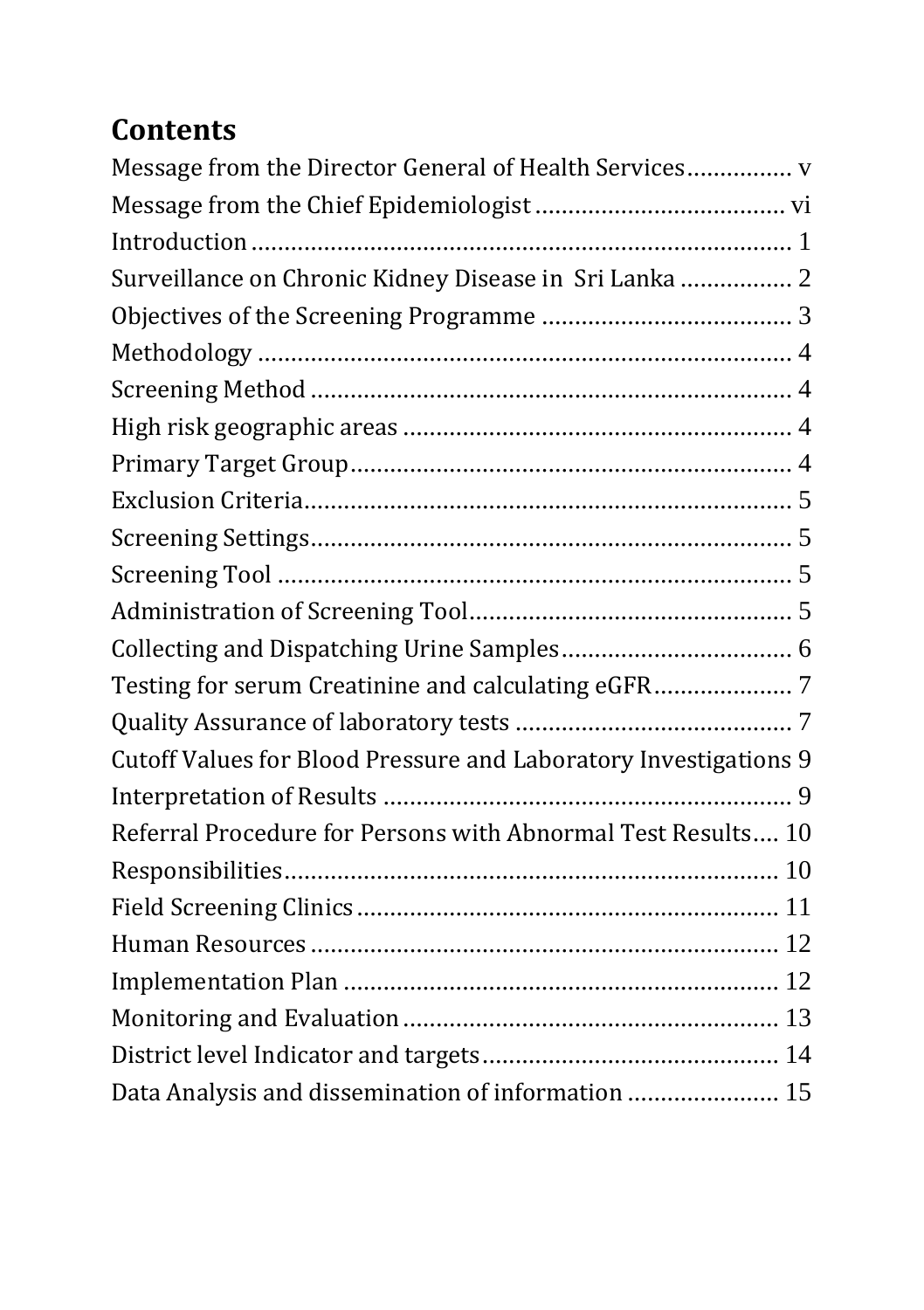### <span id="page-4-0"></span>**Message from the Director General of Health Services**

Surveillance of Chronic Kidr Disease carried out by the Epidemiology Unit is a "challenging yet successful endeavour". As a result of the surveillance progamme, the Ministry of Health possesses statistics on patients with the Chronic Kidney Disease.

The active surveillance by means of screening asymptomatic people living in the high risk areas for Chronic Kidney Disease of Uncertain aetiology has enabled detection of more cases compared to previous years.

I appreciate the deliberations made by the Epidemiology Unit to revise the screening guidelines keeping abreast with the current evidence based practices. I believe that the screening guidelines will be extensively used by the health care works in the field in indemnifying suspected cases.

I congratulate the Epidemiology Unit and the panel of experts for accomplishing the task of revising the screening guidelines

**Dr. P. G. Mahipala Director General of Health Services**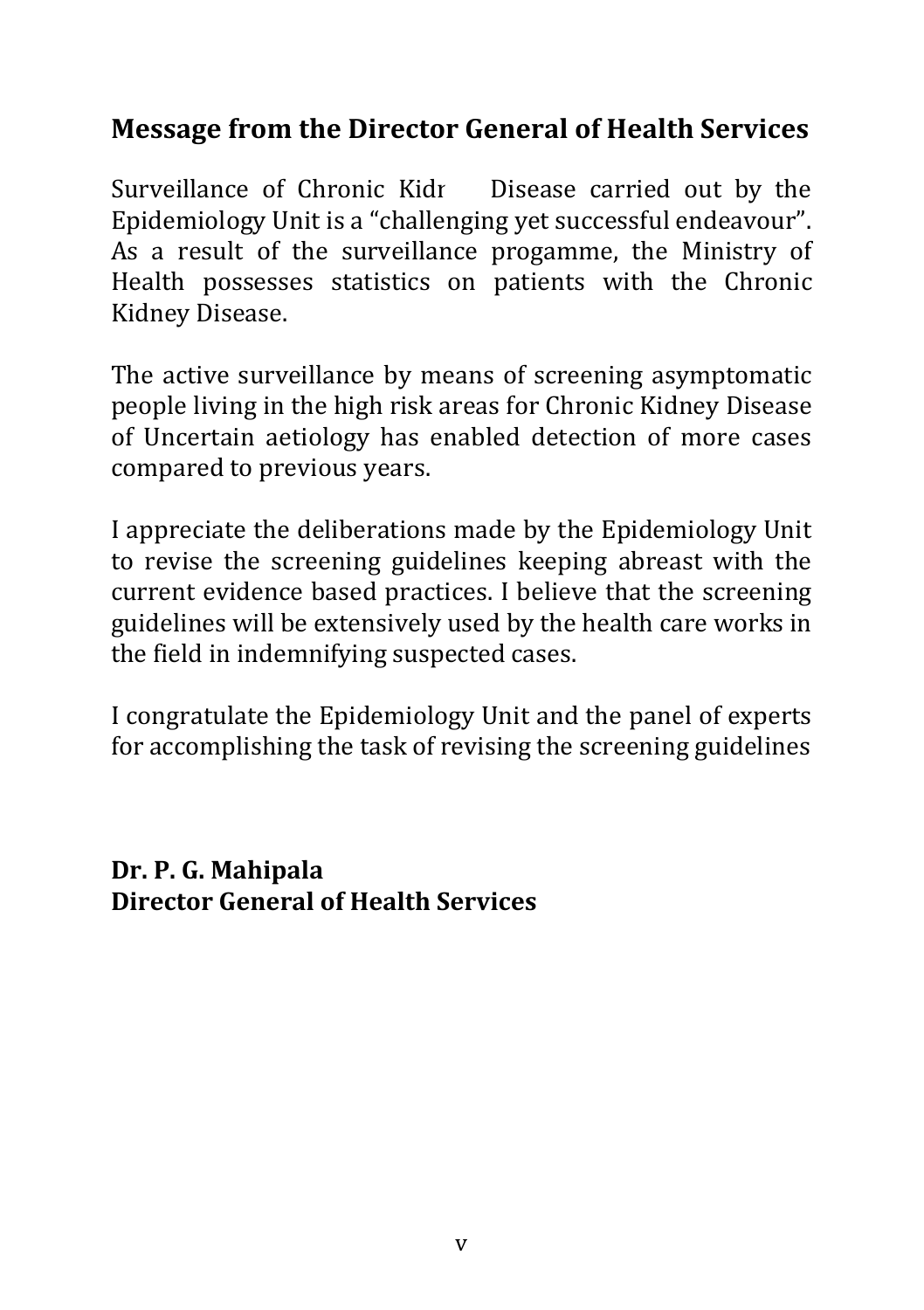## **Message from the Chief Epidemiologist**

<span id="page-5-0"></span>Screening of inhabitants in high risk areas where Chronic Kidney Disease of Uncertain aetiology is an integral part of the surveillance programme conducted by the Epidemiology Unit. First screening guidelines for community screening was set in 2014 in order to streamline and standardize the ongoing screening programmes.

Based on scientific evidence, experts have suggested some changes to the previously set guidelines. Considering evolving science and feasibility at the ground level, revisions were made.

I sincerely feel that the revised guidelines will serve as a comprehensive guide for those engaged in the screening programme.

I take this opportunity extent my gratitude to those who have contributed their expertise without hesitation.

**Dr. Paba Palihawadana Chief Epidemiologist**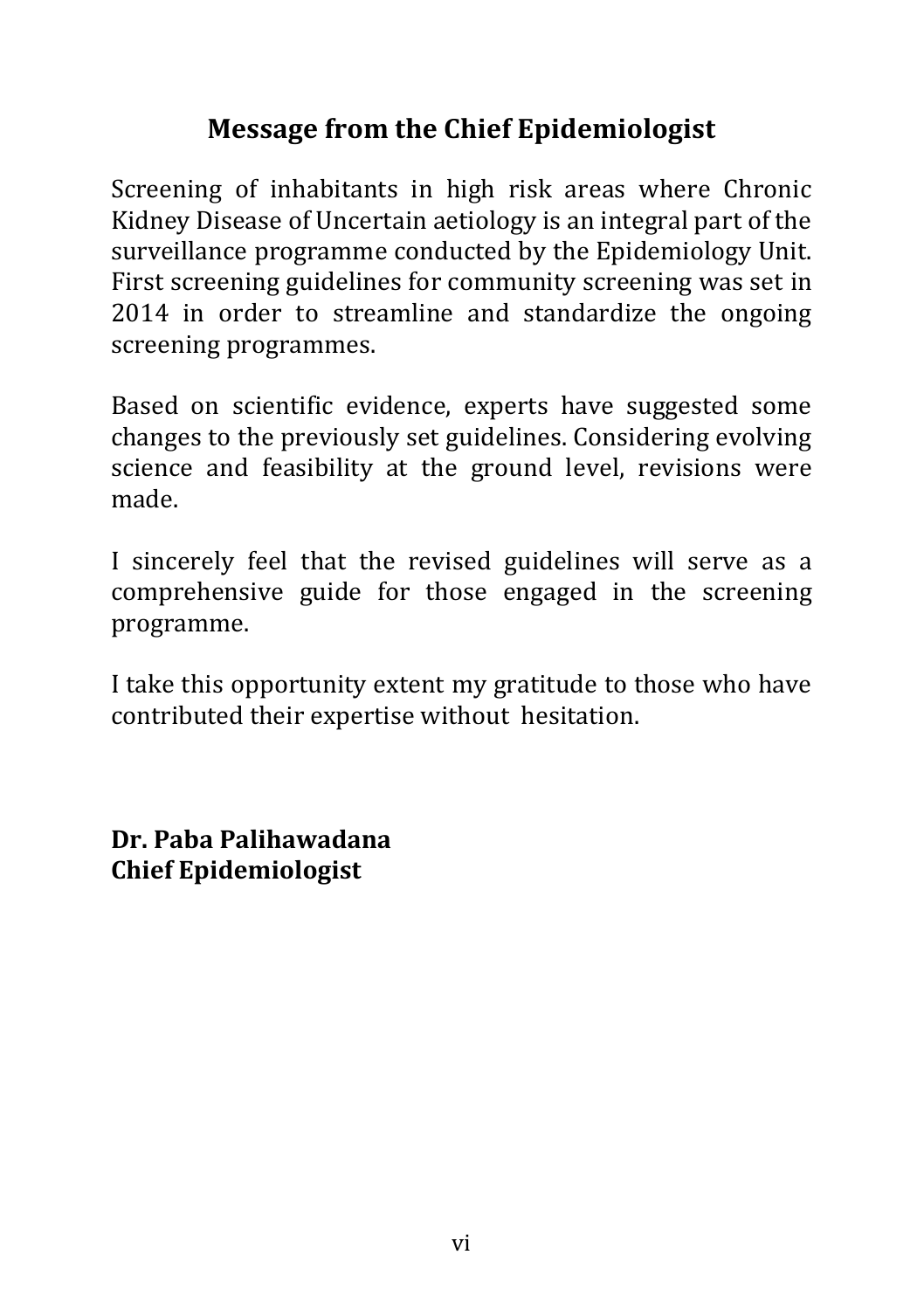#### **List of Contributors for the first edition**

Dr. Paba Palihawadana Chief Epidemiologist Dr. NishanthaNanayakkara Consultant Nephrologist Dr. A. W. M. Wazil Consultant Nephrologist Dr. Rajeewa Dassanayake Consultant Nephrologist Dr. Nalaka Herath Consultant Nephrologist Dr Keerthi Bandara Consultant Nephrologist Dr. Zied Badurdeen Temporary Lecturer

Dr. Shamitha Dassanayake Acting Physician Dr. Chamly Premajayantha Medical Officer Dr. Kheminda Thilakarathne Consultant Physician Dr. Asanga Ranasinghe Medical Officer In-Charge

Dr. Sarath Amunugama Deputy Director General (PHS) I Dr. Thilak Abesekara Senior Consultant Nephrologist Dr. Meliyanthi M.Gunatillaka Consultant Chemical Pathologist CKD Research Coordinator, Faculty of Medicine, University of Peradeniya. Provincial Renal Disease Prevention & Research Unit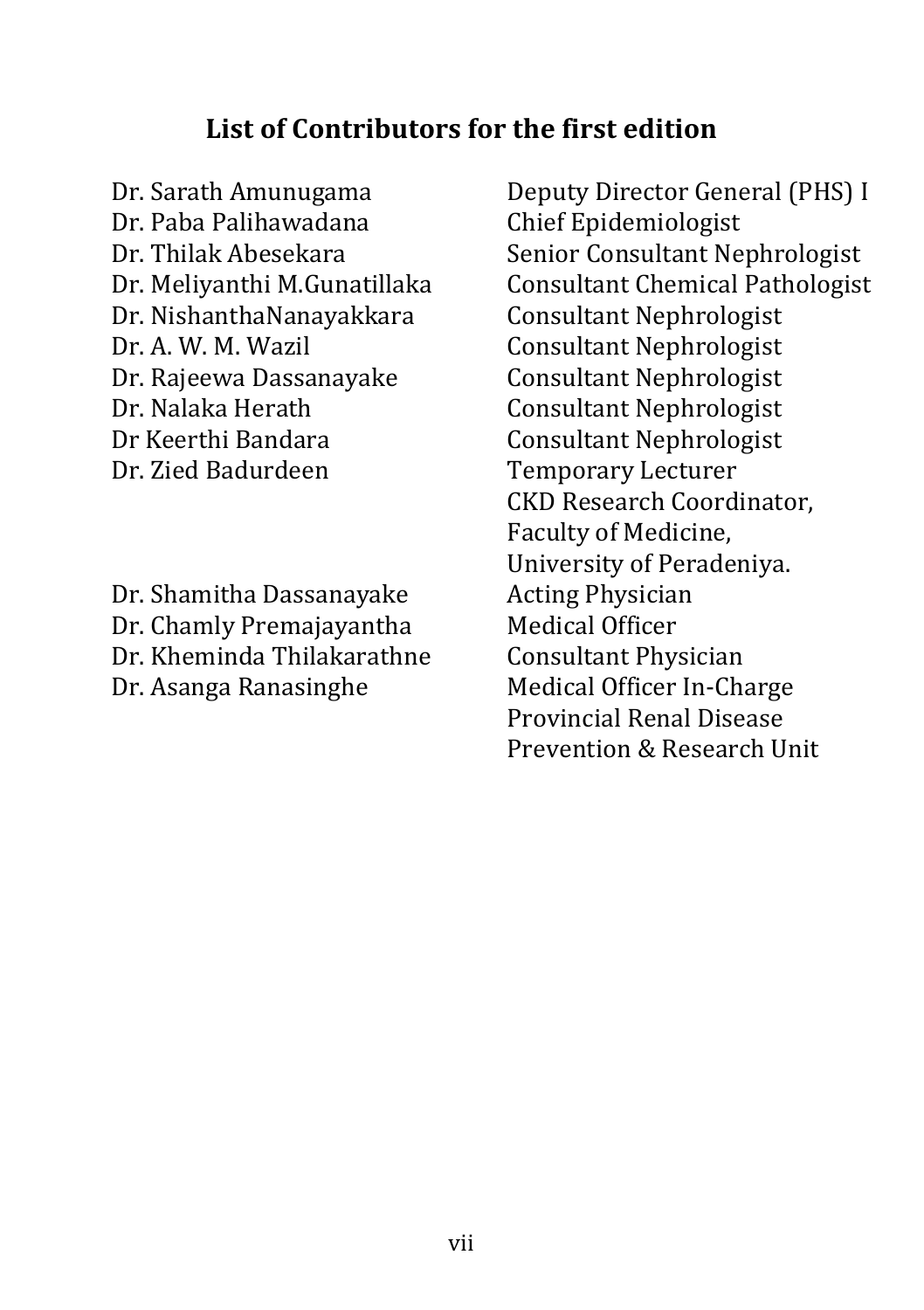#### **Contributors for the second edition**

Dr. Paba Palihawadana Chief Epidemiologist Dr. Rathnasiri Hewage Director, NINDT Dr. S Maathu Consultant Nephrologist Dr. Chinthana Galahitiyawa Consultant Nephrologist Dr. Eranga Wijewikkrama Consultant Nephrologist Dr. Anupama De Silva Consultant Nephrologist Dr. Dharshi Anuruddhika Consultant Nephrologist Dr. Gaya W Katulanda Consultant in

Dr. H. T. N. Hewageegana Consultant Chemical

Dr. Chamly Premajayantha Medical Officer

Chemical Pathology Pathologist Dr. S Dassanayake Consultant Physician Dr. Zied Badurdeem Temporary Lecture in Pharmacology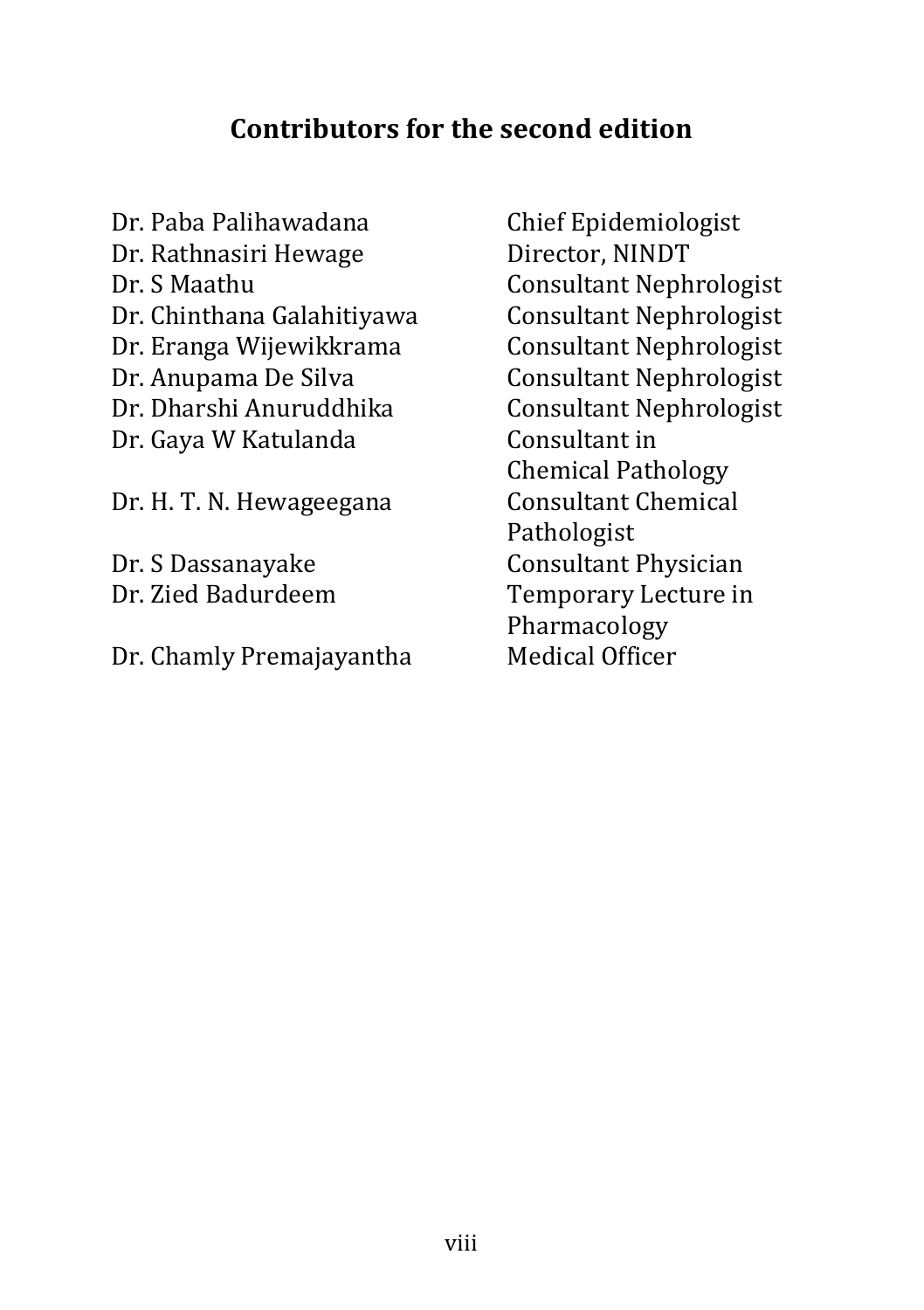## <span id="page-8-0"></span>**Introduction**

During the recent past, high prevalence of Chronic Kidney Disease was observed in some geographic areas of Sri Lanka. Especially the North Central Province (NCP) was noted as an endemic area for CKD. Some areas outside the NCP, but geographically adjacent, were later on detected to have similarly high prevalence of CKD.

Unfortunately, a fair proportion of CKD cases were not attributable to known aetiological factors. This scenario has led to coining a term "Chronic Kidney Disease of Uncertain aetiology" (CKDu). The unknown aetiology has hampered implementation of effective preventive measures over the years.

At present, scientific data are available on the high endemicity of CKD in these areas. The World Health Organization (WHO) report on "Kidney Disease of Uncertain Aetiology (CKDu) in Sri Lanka" says that the age standardized prevalence of CKDu among females in the age group of 15 to 70 years of age is 16.9% and that of males in the same age category is 12.9%.

In January 2014, the Standing Cabinet Appointed Officials' Committee for the Mitigation of CKDu in the North Central Province has recommended to establish a criterion for diagnosing CKDu patients and to plan a systematic Screening Programme for early diagnosis. It has further recommended mapping the cases of CKD/CKDu considering the Grama Niladhari (GN) divisions as the base for mapping.

The Screening Programme for CKD/CKDu is intended to detect asymptomatic individuals in the early stages of CKD. The screening programme will serve as a comprehensive and active epidemiological surveillance with provisions for mapping and analyzing attributes and possible aetiologies.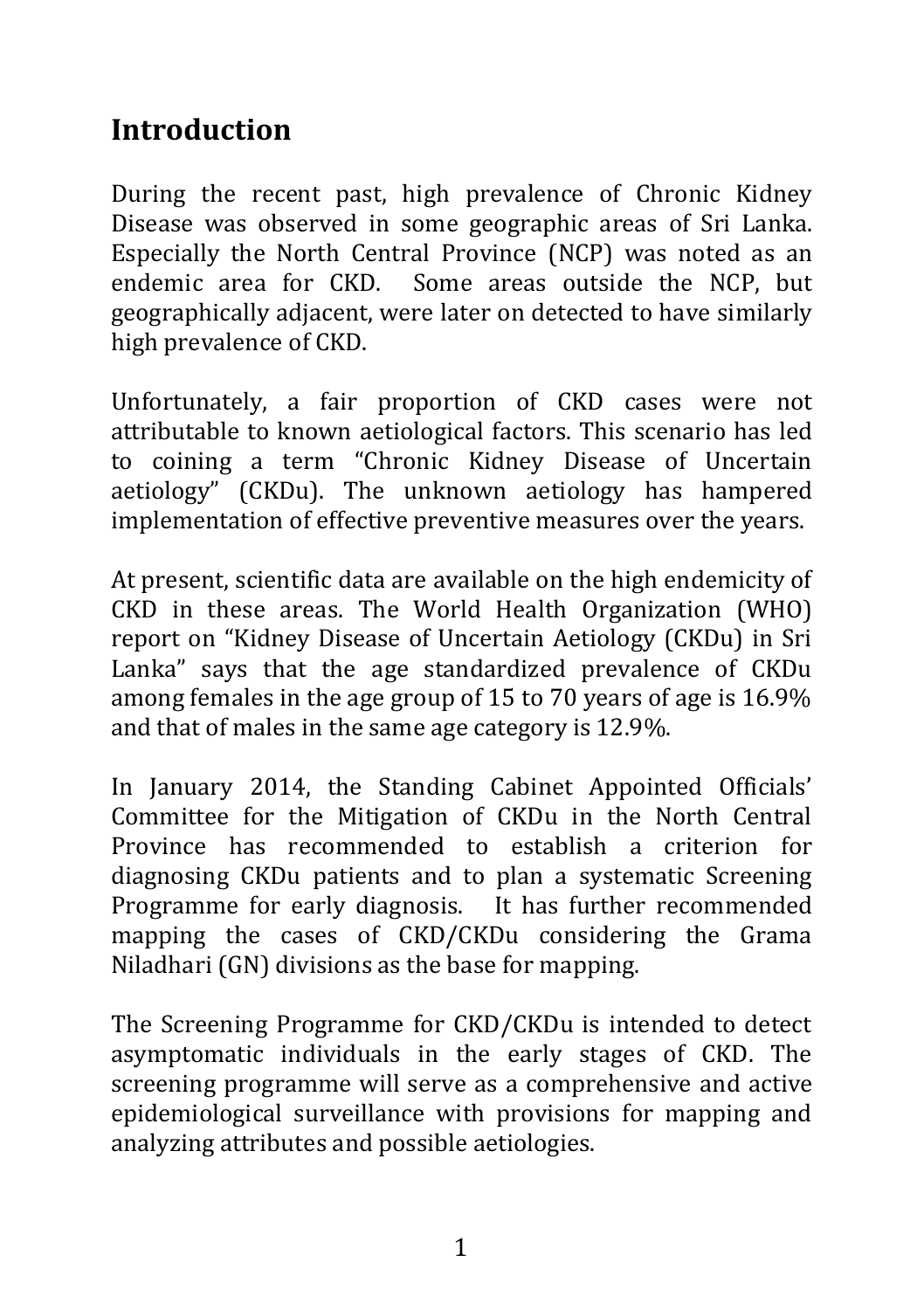## <span id="page-9-0"></span>**Surveillance on Chronic Kidney Disease in Sri Lanka**

The Epidemiology Unit of the Ministry of Health, Sri Lanka has established surveillance on chronic kidney disease since October 2013. Thirty hospitals were declared as sentinel sites initially with further expansion now the total number is 50. The rationale of selecting the hospitals as sentinel sites was the available statistics on the disease burden and the media reports and public concerns of the presence of the disease in geographic locations. Based on the hospital statistics and the statistics at the renal research unit, the Polonnaruwa and Anuradhapura districts and geographically adjacent areas namely, Dehiattakandiya, Girandurukotte, Welioya, Polpithigama, Padavi Sripura, Wilgamuwa and Vavuniya South Divisional Secretariat divisions were proclaimed as high risk areas. The hospitals catering to the populations in the proclaimed areas were selected as sentinel sites. Another set of hospitals were selected on the basis of patients referral mechanisms, resource availability including availability of specialists' services, having renal clinics. In Addition, some institutions were selected considering the potentials of having the disease, anecdotal reports on the presence of disease and public concerns on the presence of the disease. As surveillance continues, the list of sentinel sites could be evolved based on the evidence generated.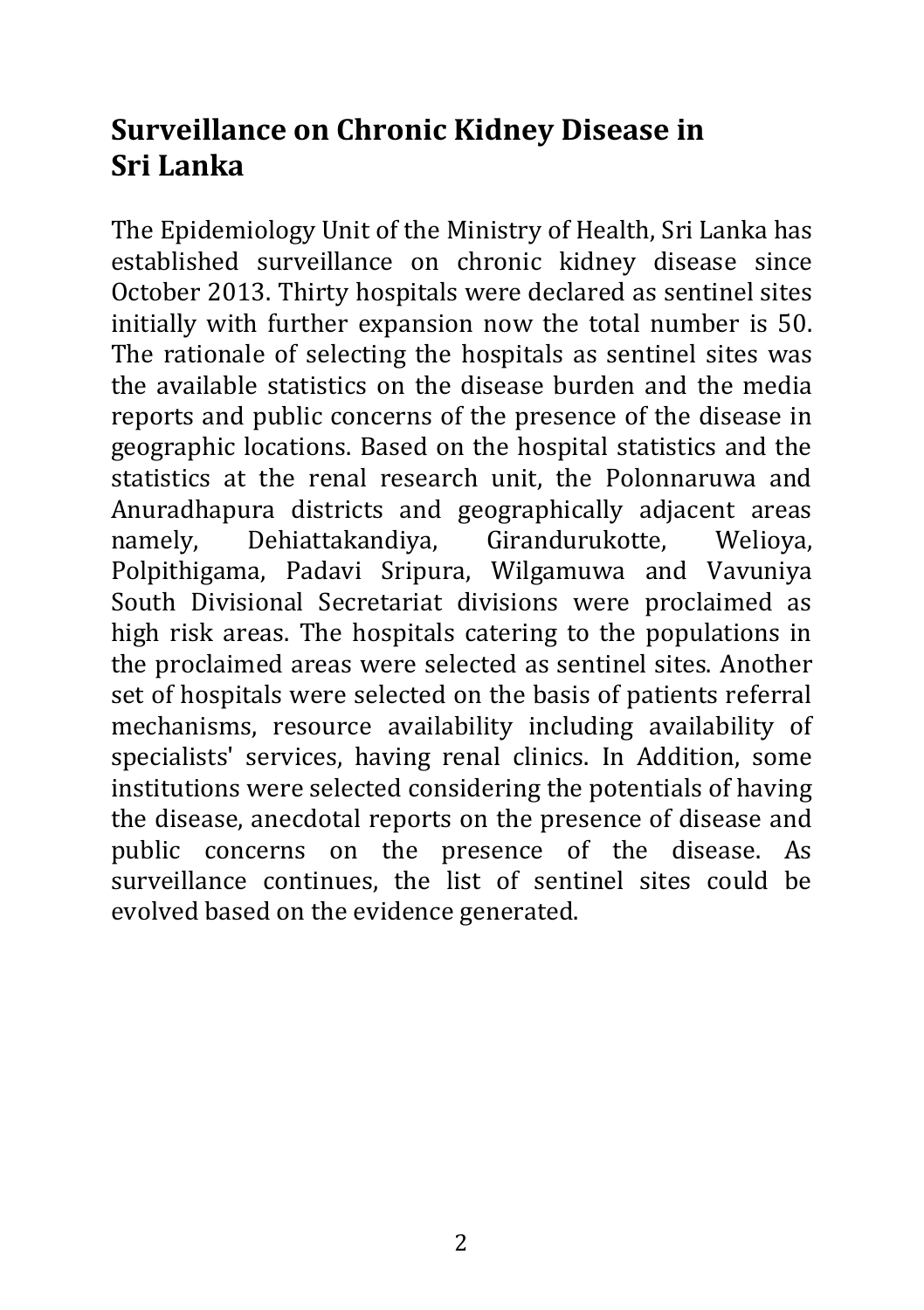- 
- 2. DH Madawachchiya 27. DH Thanamalwila
- 3. BH Kabithigollawa 28. DH Buttala
- 4. BH Thambuththegama 29. GH Mannar<br>5. DH Kakirawa 20. DH Sampatl
- 
- 6. BH Madirigiriya 31. NHSL
- 7. DH Hingurakgoda 32. NINDT
- 
- 
- 
- 11. DH Nikawawa 36. DH Rambewa
- 12. DH PadawiSripura 37. DH Polpithigama
- 13. DH Giradurukotte 38. BH Nikaweratiya
- 14. BH Mahiyangana 39. BH Dambulla
- 
- 16. TH Anuradapura 41. DH Badulla
- 
- 
- 19. GH Vavuniya 44. BH Mallavi
- 20. BH Dehiattakandiya 45 DH Mamaduwa
- 
- 22. GH Mullaithivu 47. BH Tangalle
- 
- 24. TH Kurunagala 49. DH Bakamuna
- 25. DH Hettipola, Wilgamuwa
- 1. DH Padawiya 26. DH Kahatagasdigiliya
	-
	-
	-
	- 30. DH Sampathnuwara
	-
	-
- 8. DH Elahara 33. TH Karapitiya
- 9. DH Welikanda 34. GH Sri Jayewardenepura
	- 10. DH Aralaganwila 35. TH Kalubowila
		-
		-
		-
		-
- 15. DH Galenbidunuwawa 40. DH Gomarankadawala
	-
- 17. GH Polonnaruwa 42. BH Wellawaya
- 18. TH Kandy 43 BH Cheddikulam
	-
	-
- 21. TH Jaffna 46. BH Tissamaharama
	-
- 23. GH Killinochchi 48. DGH Hambantota
	-

## <span id="page-10-0"></span>**Objectives of the Screening Programme**

- Detect asymptomatic individuals in the preclinical stages of the chronic kidney disease
- Assess the disease burden of CKD/CKDu in the entire country giving priority to CKDu endemic areas
- Refer those found positive in the screening to the curative care system for further medical evaluation, and if found to have the disease, for clinical care.
- Study the factors associated with the chronic Kidney Disease with uncertain aetiology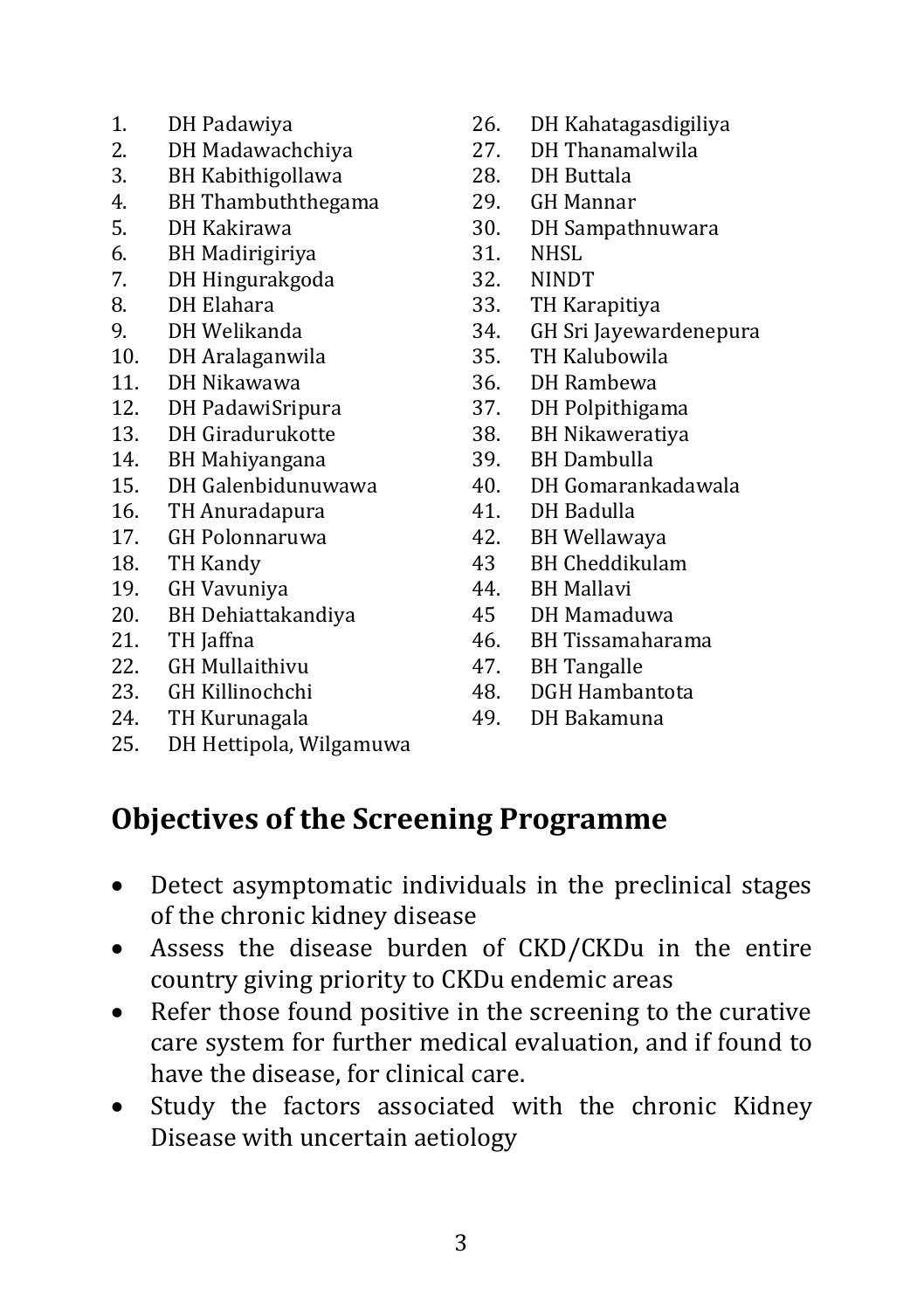## <span id="page-11-0"></span>**Methodology**

#### <span id="page-11-1"></span>**Screening Method** – Selective Screening

The programme will aim at screening "high risk group" defined by age limits giving priorities to endemic areas. Chemical assays will be carried out on urine and blood to detect CKD/CKDu.

#### <span id="page-11-2"></span>**High risk geographic areas**

Following a series of consultative meetings, the panel of experts decided upon the under-mentioned areas as "high risk" considering the present pattern of geographic distribution of cases.

| N <sub>o</sub> | Province      | District       | <b>DS Division</b>      |
|----------------|---------------|----------------|-------------------------|
| 01             | North Central | Anuradhapura   | All                     |
| 02             | North Central | Polonnaruwa    | All                     |
| 03             | North Western | Kurunegala     | Polpithigama & Giribawa |
| 04             | Eastern       | Ampara         | Dehiattakandiya         |
| 05             | Eastern       | Trincomalee    | Padavi Sripura          |
| 06             | Uva           | <b>Badulla</b> | Mahiyanganaya &         |
|                |               |                | Rideemaliyadda          |
| 07             | North         | Mullaitivu     | Welioya                 |
| 08             | North         | Vavuniya       | Vavuniya &              |
|                |               |                | Vavuniya South          |
| 09             | Central       | Matale         | Wilgamuwa               |

#### <span id="page-11-3"></span>**Primary Target Group**

In endemic areas, those who are above the age of twenty years are eligible to be screened. In non-endemic arrears,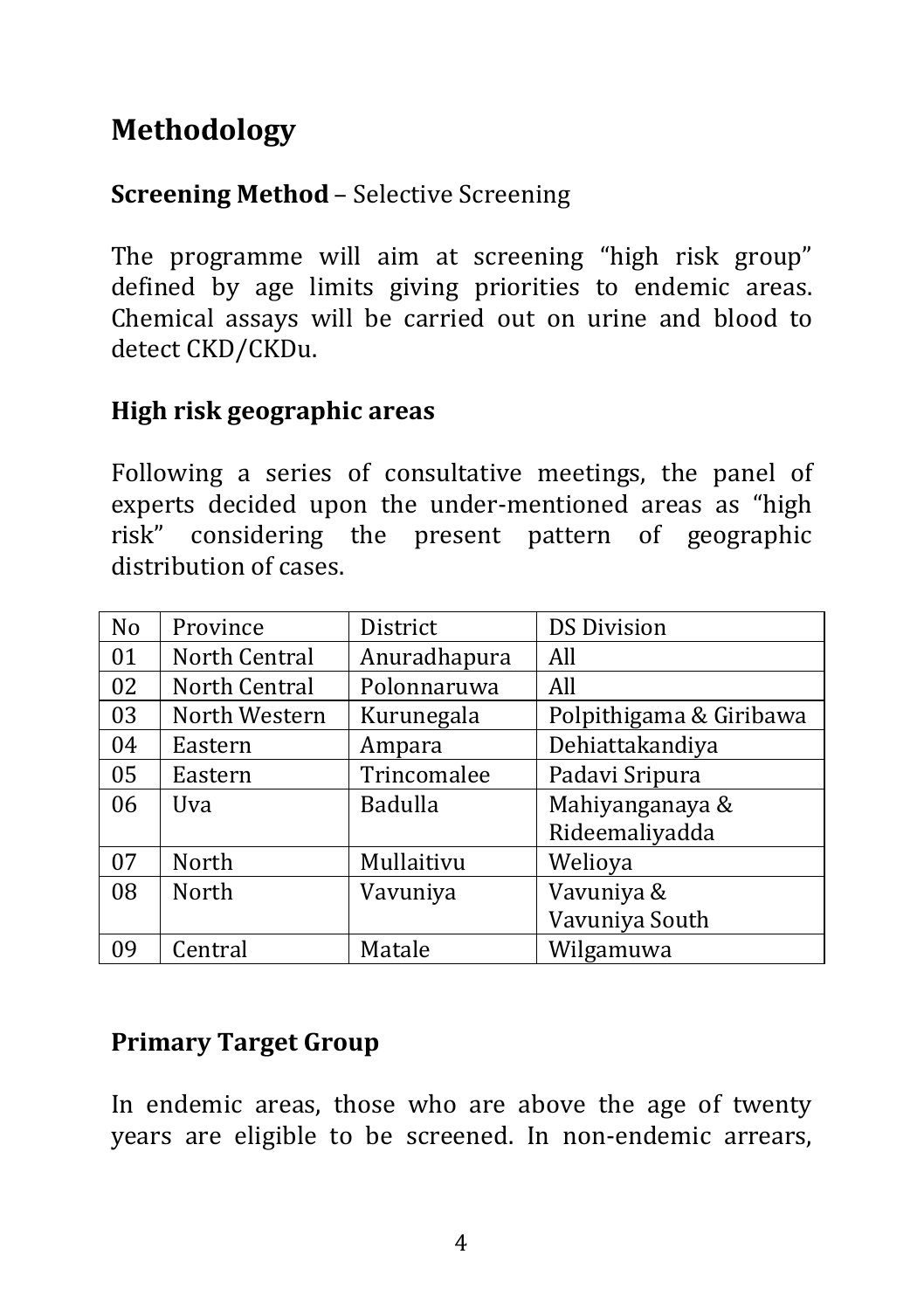those who are above the age of thirty will be considered eligible for screening.

#### <span id="page-12-0"></span>**Exclusion Criteria**

Those who are suffering from acute illness, pregnant women and women during menstruation are not eligible for screening. Suitable measures need to be assured to screen them once they recover from contraindications.

#### <span id="page-12-1"></span>**Screening Settings –** Community Settings

Screening will be carried out in community settings on pre determined dates with prior notification given to the target population. Screening will be carried out at **Field Screening Clinics** conducted in places easily accessible to the catchment population, preferably at the Gramodaya Health Centres, Central Dispensaries, Hospitals, and Offices of the Public Health Inspectors, Offices of Medical Officers of Health or any other facility depending on the programmatic feasibility.

### <span id="page-12-2"></span>**Screening Tool**

The screening tool is a package consisting of a combination of tests, testing for Serum Creatinine with calculating estimated glomerular filtration rate (eGFR), measuring urine albumin creatinine ratio (UACR) on an early morning urine sample and measuring blood pressure.

### <span id="page-12-3"></span>**Administration of Screening Tool**

The tool is expected to be administered in the community setting, in a **field screening clinic**. The **data sheet** needs to be filled with legible letters and all fields must be filled. **Collecting and Dispatching of Blood Samples**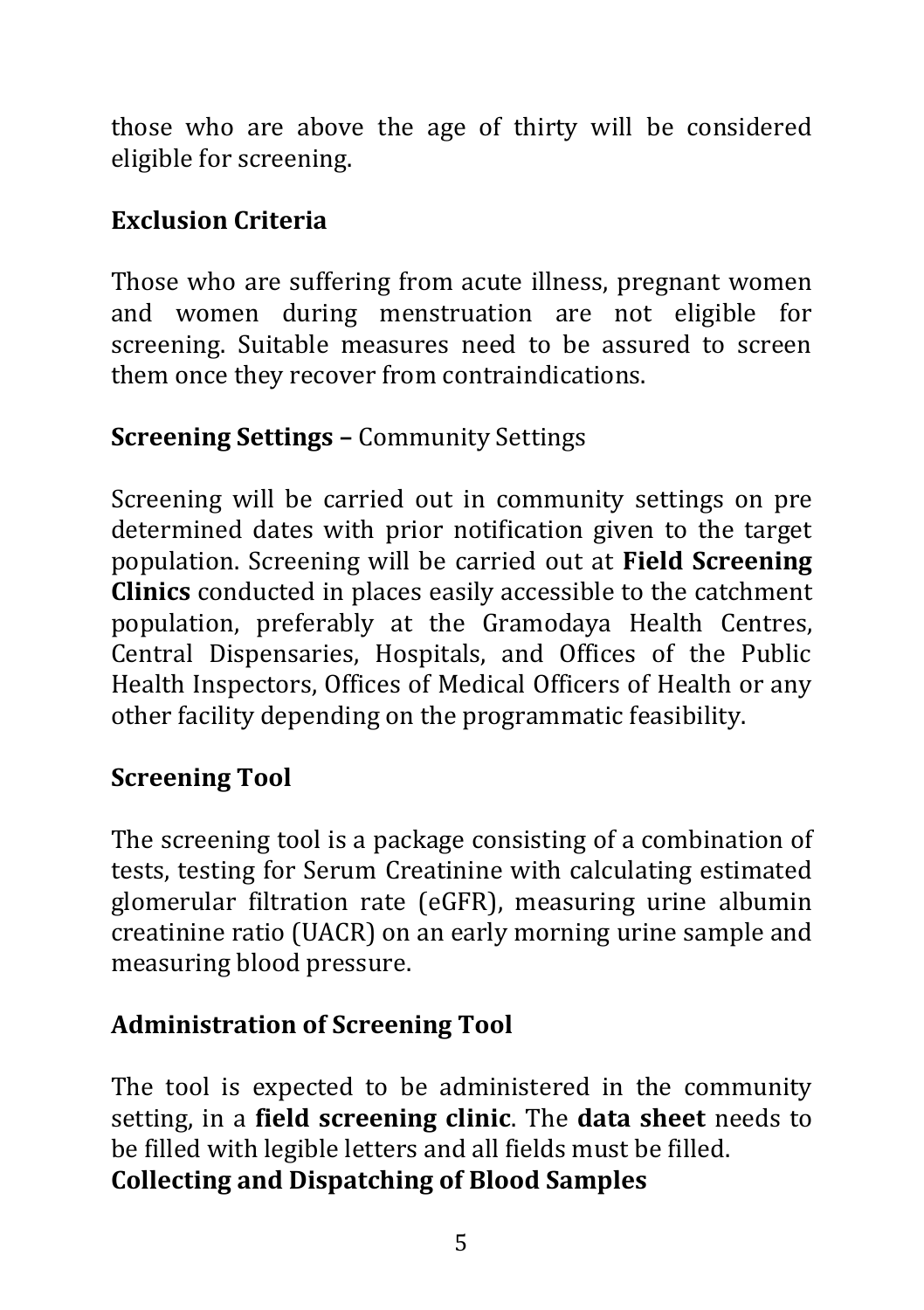- The responsibility of venipuncture and proper labelling of samples of blood is vested upon the Public Health Nursing Sister and Nursing Officer.
- Venipuncture should follow the routine procedure practised in hospital settings.
- Either plain tubes or Serum Separating Tubes (Serum separating tubes are preferred) should be used for collecting blood. 3 ml of blood is required.
- If plain tubes are used, the separated serum needs to be transferred to a secondary tube taking precautions to label properly.
- The secondary tubes or the Serum Separating Tubes (SST) should be stored in cool boxes with ice packs in a temperature ranging from 10 to 150C.
- The properly stored samples should reach the laboratory within a maximum of six hours.

#### <span id="page-13-0"></span>**Collecting and Dispatching Urine Samples**

- Urine sample of 30 ml, preferably from the first or second void needs to be collected in a screw capped container.
- Overnight rest with a good sleep needs to be ensured before collecting the sample.
- Practice of proper labelling needs to be adhered to.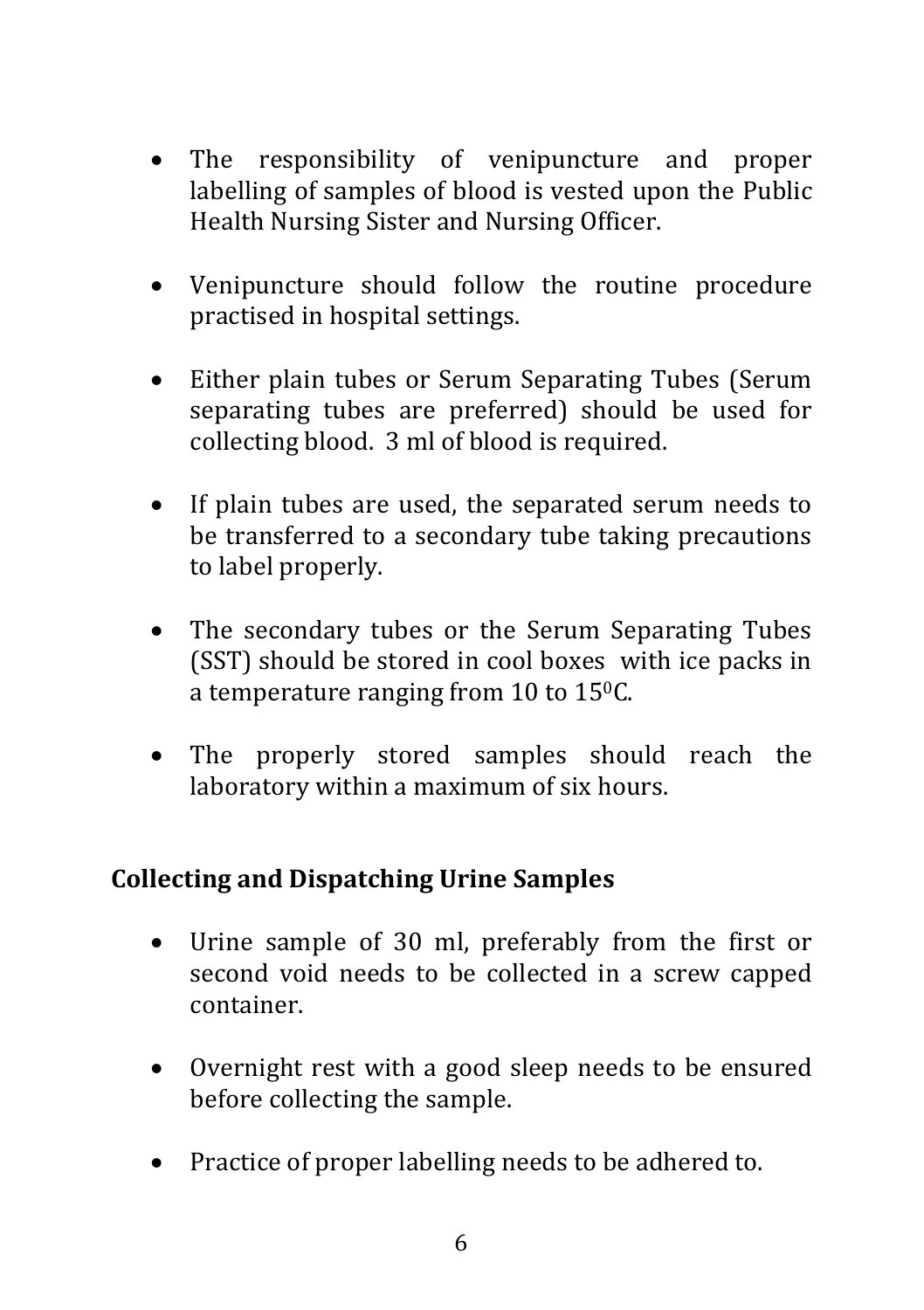- Samples should be stored in Igloo type cool boxes in the temperature range of 2 to  $8^{\circ}$ C as soon as they reach the field screening clinic.
- Urine samples should not be stored with blood/serum samples. Urine sample should not be frozen/ kept at below 00C.

## <span id="page-14-0"></span>**Testing for serum Creatinine and calculating eGFR**

The testing should be done as soon as the samples reach the testing laboratory, necessarily not exceeding 24 hours from the time of sample collection.

Jaffe Kinetic Method should be used in testing for serum Creatinine in an appropriated fully automated analyzer to ensure the validity of the test. CKD-EPI formula is suggested to be used to calculate eGFR. Patient's age and sex are required for the calculation.

## <span id="page-14-1"></span>**Quality Assurance of laboratory tests**

### **Internal Quality Assurance**

Every testing laboratory should strictly follow the quality control guidelines prescribed here.

 $\checkmark$  At the beginning of the day, internal quality control should be performed at two levels. Further, level – I & II quality control should be performed on completion of every hundred tests.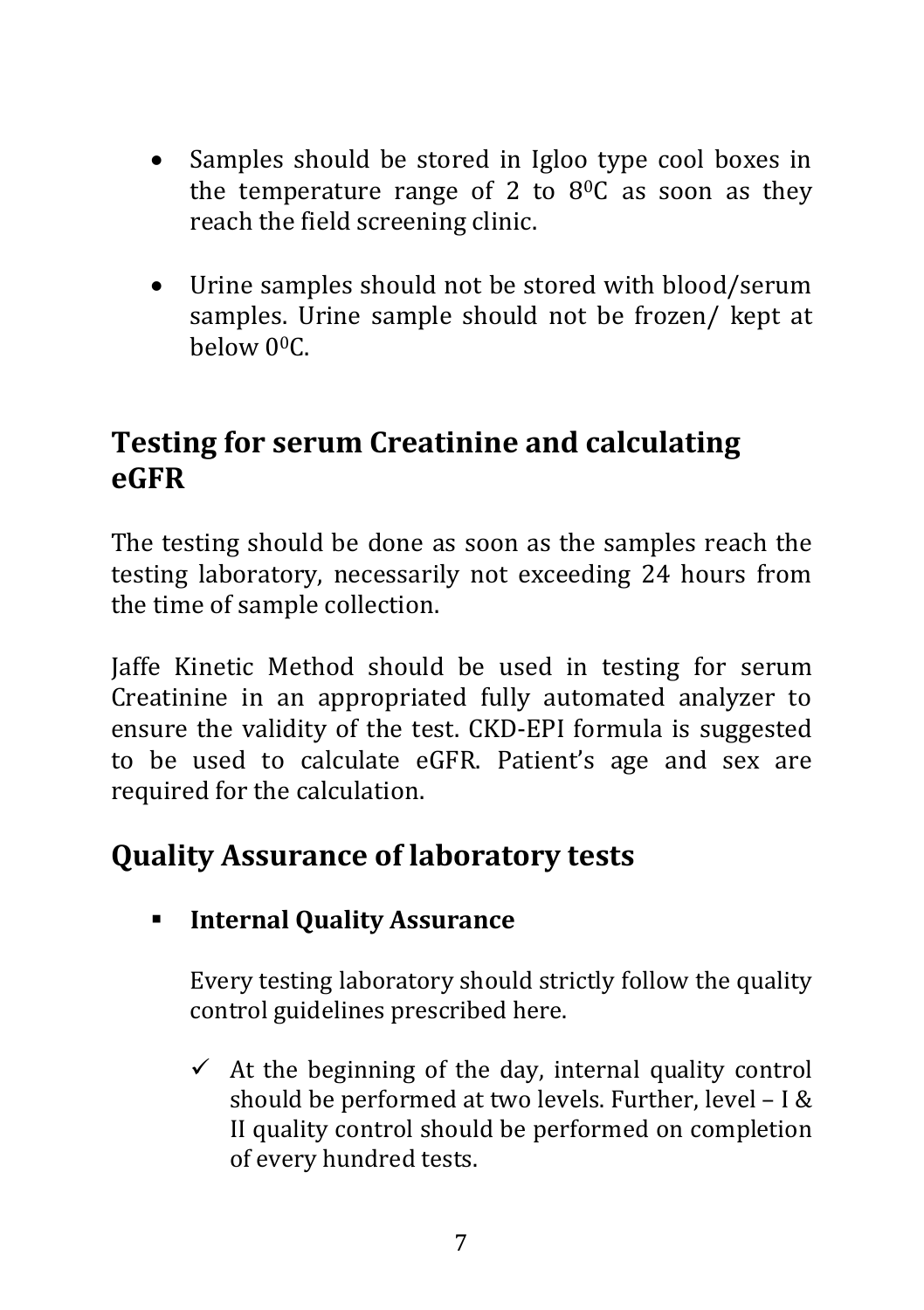- $\checkmark$  The equipment shall be calibrated with traceability established calibrators on instructions from the manufacturer. In an event of quality failure, the equipments should be calibrated immediately.
- $\checkmark$  Proper maintenance of the equipment according to manufacturer's instructions is mandatory.

#### **External Quality Assurance**

- $\checkmark$  The Chemical Pathology Department of the Medical Research Institute (MRI) of Sri Lanka will serve as the national reference laboratory for external quality control of the screening programme.
- $\checkmark$  The MRI would
	- o monitor the internal quality assurance serum creatinine, urine albumin and urine creatinine assays
	- o distribute quality assurance serum and urine samples on a regular basis to selected labs
	- o harmonize serum creatinine results between labs selected for CKD screening
	- o achieve traceability of creatinine assay to IDMS traceable creatinine assay
	- o Supervise on a distant basis calculation of eGFR in laboratories where chemical pathologists are not available
	- o monitor urine albumin creatinine ratio similarly
	- o training of MLTs in those hospitals for internal and external quality assurance
	- o quality inspection visits
- $\checkmark$  Carry out monthly, inter-laboratory evaluation with standard samples.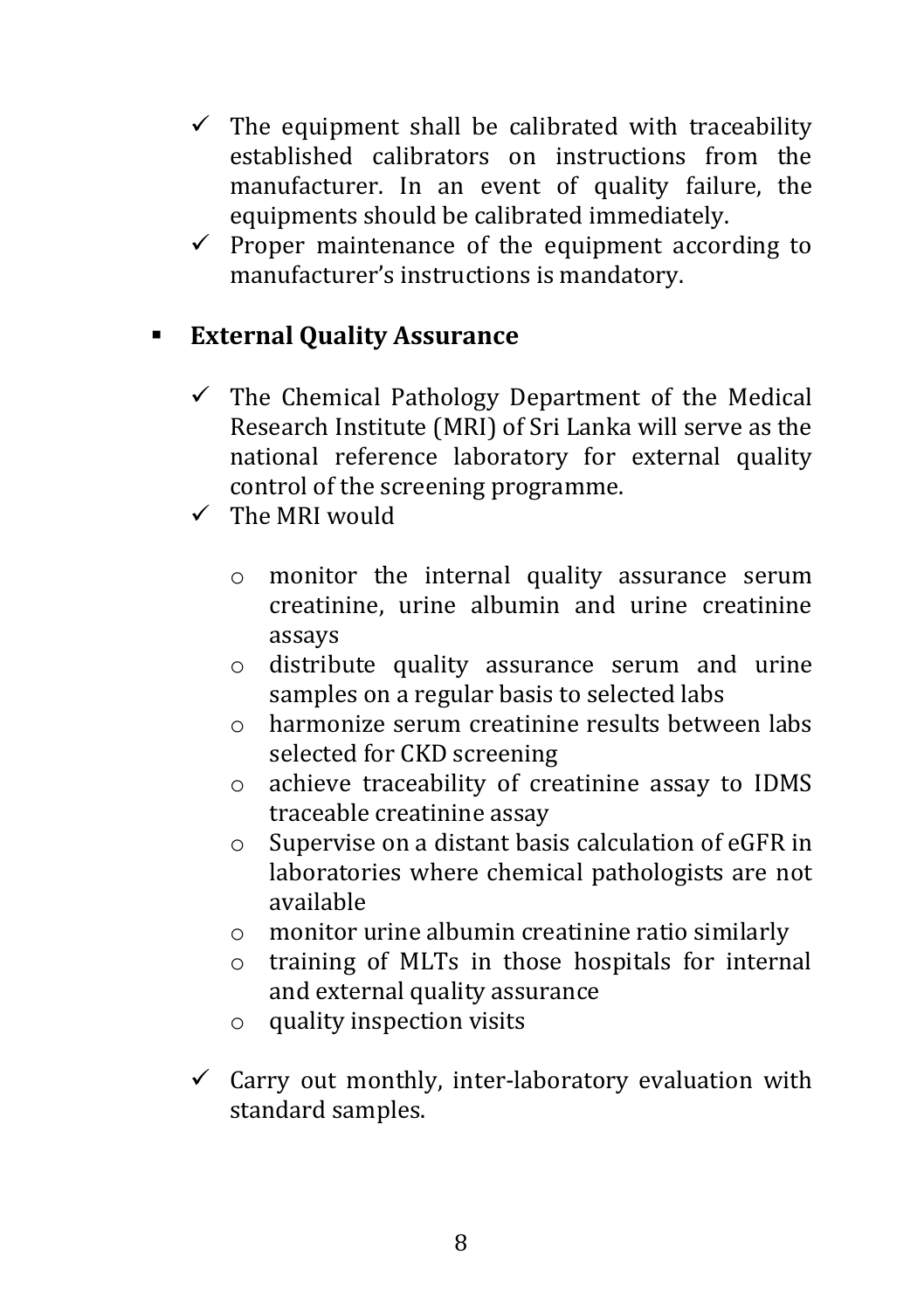## <span id="page-16-0"></span>**Cutoff Values for Blood Pressure and Laboratory Investigations**

#### **Blood Pressure**

140 mmhg and 90 mmhg would be stipulated as upper limit of normal for systolic and diastolic blood pressure respectively. Either of the readings above these levels would be taken as high blood pressure.

#### **Serum Creatinine**

Sex specific reference ranges given for creatinine assay by the manufacturer would be taken as the reference limits for serum creatinine. Any value above the upper reference limit would be considered as positive screening test for CKD. Estimated glomerular filtration fate (eGFR) below 60ml/1.73m2/min is taken as positive for screening for CKD.

### **Urine Albumin Creatinine Ratio (UACR)**

30 mg/g of creatinine would be considered as the upper normal normal for UACR. Values above this level would be considered as positive in screening for CKD.

## <span id="page-16-1"></span>**Interpretation of Results**

If a person gets any one of the screening tests positive (serum creatinine, eGFR or UACR) **he or she** would be considered as **positive** for screening test, **irrespective of** their blood pressure reading levels.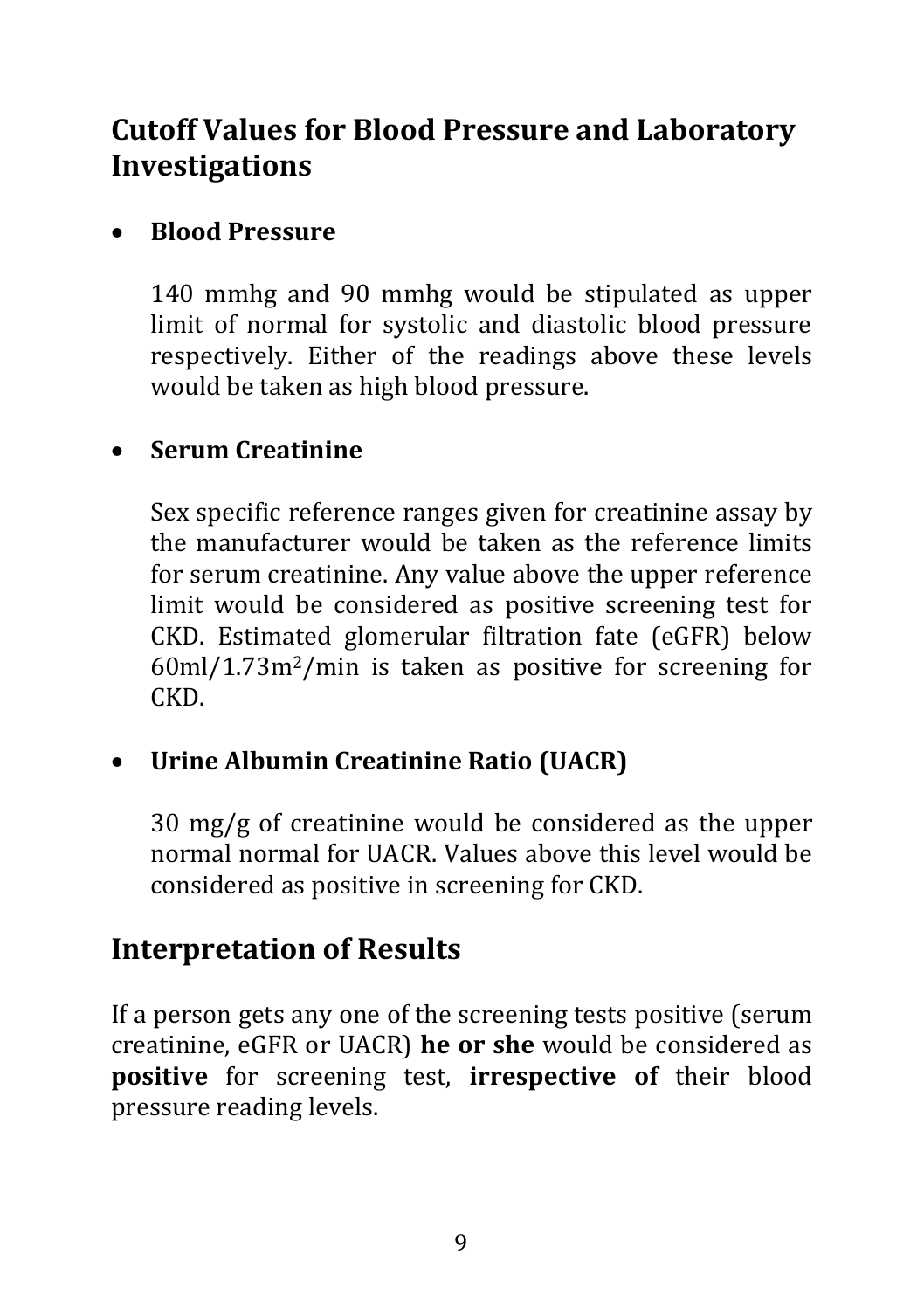## <span id="page-17-0"></span>**Referral Procedure for Persons with Abnormal Test Results**

Persons who are negative for both investigations and for blood pressure measurements will be considered as **negative** for screening and reviewed in three years time in a similar screening programme.

Persons who report **only** elevated blood pressure would be referred to nearby curative care facilities for follow up with regard to elevated blood pressure. This category is also considered as **negative** for the screening programme.

Persons who are considered as **positive** (having either elevated S. Creatinine or low eGFR or elevated UACR irrespective of blood pressure levels) for screening should be channelled to curative care facilities for further evaluation by means of history, clinical examination, biochemical investigations and radiological, histological assessments (protocols need to be developed). Persons who are found positive at secondary evaluation would be referred to the Nephrologists' clinics as specified in clinical management guidelines.

## <span id="page-17-1"></span>**Responsibilities**

Provisions of technical guidance and database management for the screening programme are vested with the Epidemiology Unit of the Ministry of Health. Implementation of the screening programme comes under the purview of provincial health authorities. In the North Central Province, the Renal Research Unit will take part in the planning and implementation of the screening programme.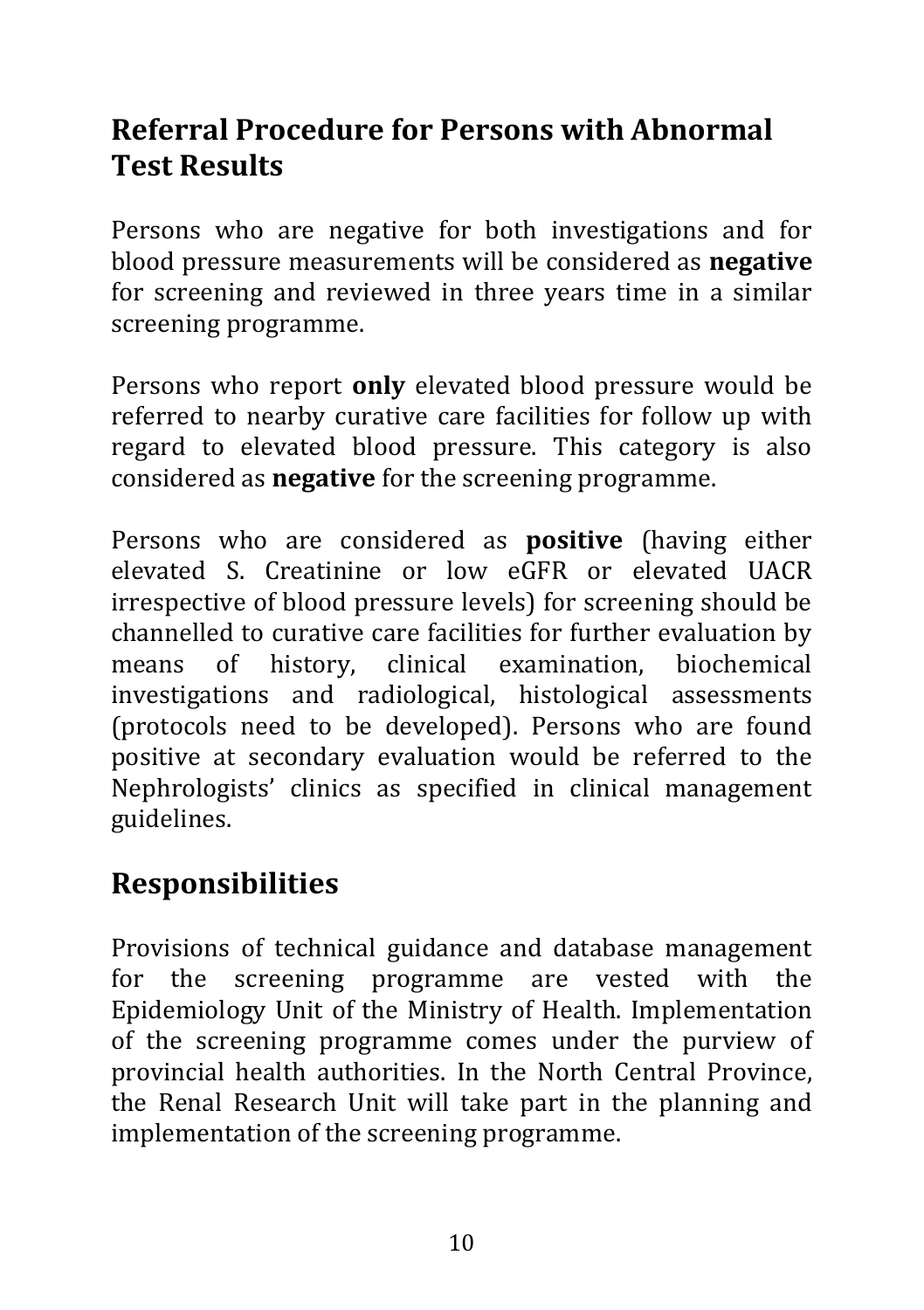In the districts where Medical Officers/ CKD prevention have been appointed, the MO/CKD holds the responsibility of implementation of the screening programme. In other districts where there is no appointed MO/CKD, the Regional Epidemiologist is responsible for the implementation of the screening programme. The Medical Officer of Health is held responsible for conducting screening clinics in the area according to an approved advanced programme. The heads of curative care institutions in the areas are expected to support the screening programme specially with respect to human resource mobilization. The RE or MO/CKD should liaise with the MOH and heads of curative care institutions in planning and implementation of the screening programme.

## <span id="page-18-0"></span>**Field Screening Clinics**

The screening clinics should be planned in such a way that once a round of screening clinic is over, the entire Medical Officer of Health area should be covered. When identifying the places, accessibility of the catchment population should be considered a priority requirement. The MO/CKD or RE should work together to identify the sites to conduct Field Screen Clinics.

The clinics should commence by 8.00 am and continue till the target is covered. The clinics can be planned on any day including weekends considering the ground realities of resource mobilization. Every fortnight, a screening clinic should be conducted in the office of the MOH (Central Screening Clinic) to cater for those who missed the area field clinic.

The date, time and venue of the screening clinic should be informed to the population to be screened by any means.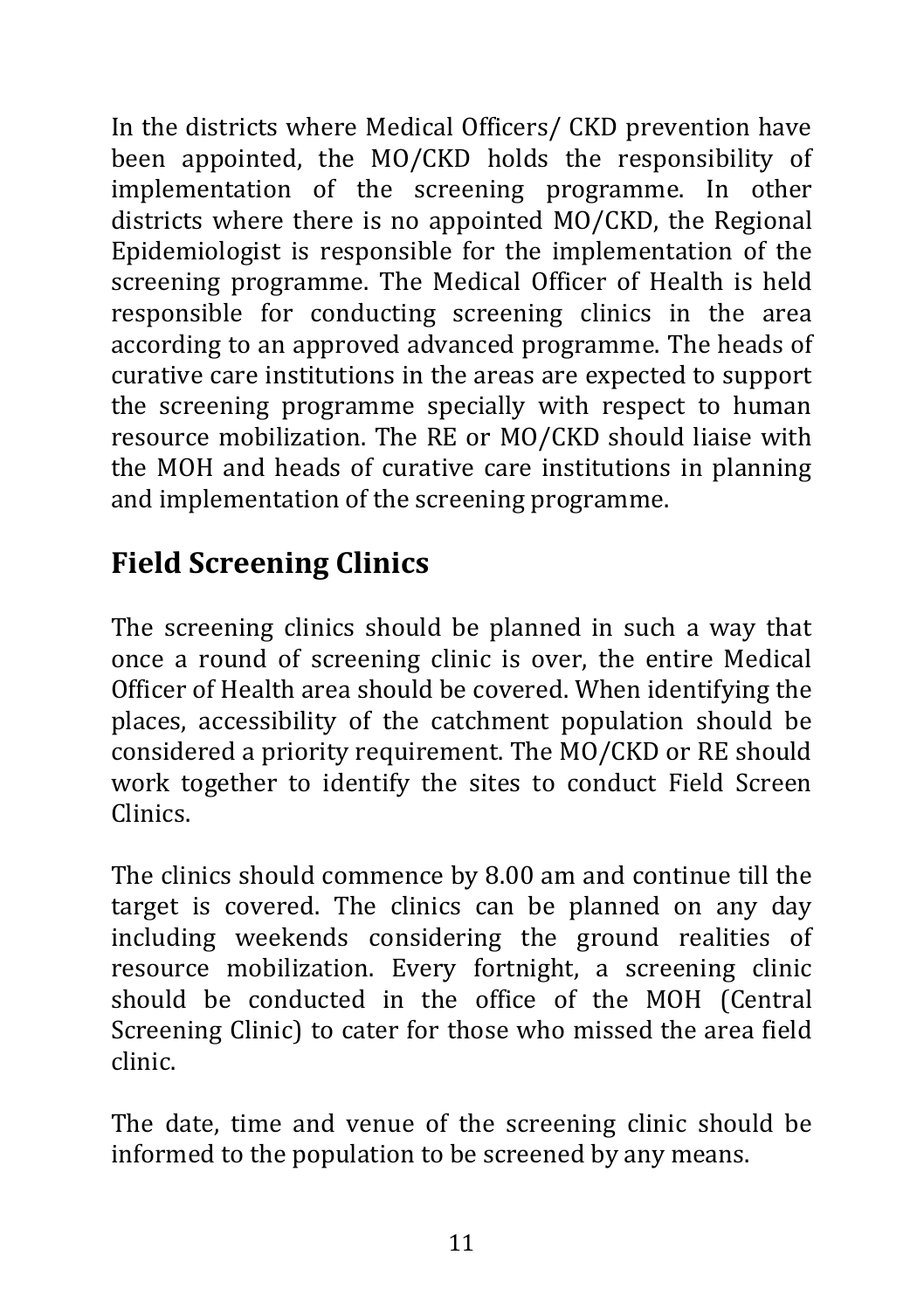All individuals screened at the clinic should be registered in the field screening clinic and a Clinic Registration Card should be issued. All particulars should be entered in legible letters.

At the time of Screening, a session on health education should be conducted according to the guidelines set by the Health Education Bureau.

## <span id="page-19-0"></span>**Human Resources**

The team should consist of the following categories of health staff,

- Medical Officers
- Public Health Nursing officer or Nursing Sisters or Nursing officer
- Public Health Midwife of the respective area
- Public Health Inspector of the respective area
- Medical Laboratory Technologists
- Other necessary supportive staff.

## <span id="page-19-1"></span>**Implementation Plan**

At the outset of the programme, an implementation plan for each district should be drafted covering the entire high risk area. The Provincial and Regional Directors of Health Services, Regional Epidemiologists, Medical Officers (CKD Prevention), Medical Officer – in – Charge of the Renal Research Unit of the NCP (in case of Anuradhapura and Polonnaruwa Districts only) and heads of curative care institutions should take part in the planning process. The areas with high disease burden should be covered in the initial stages of the programme.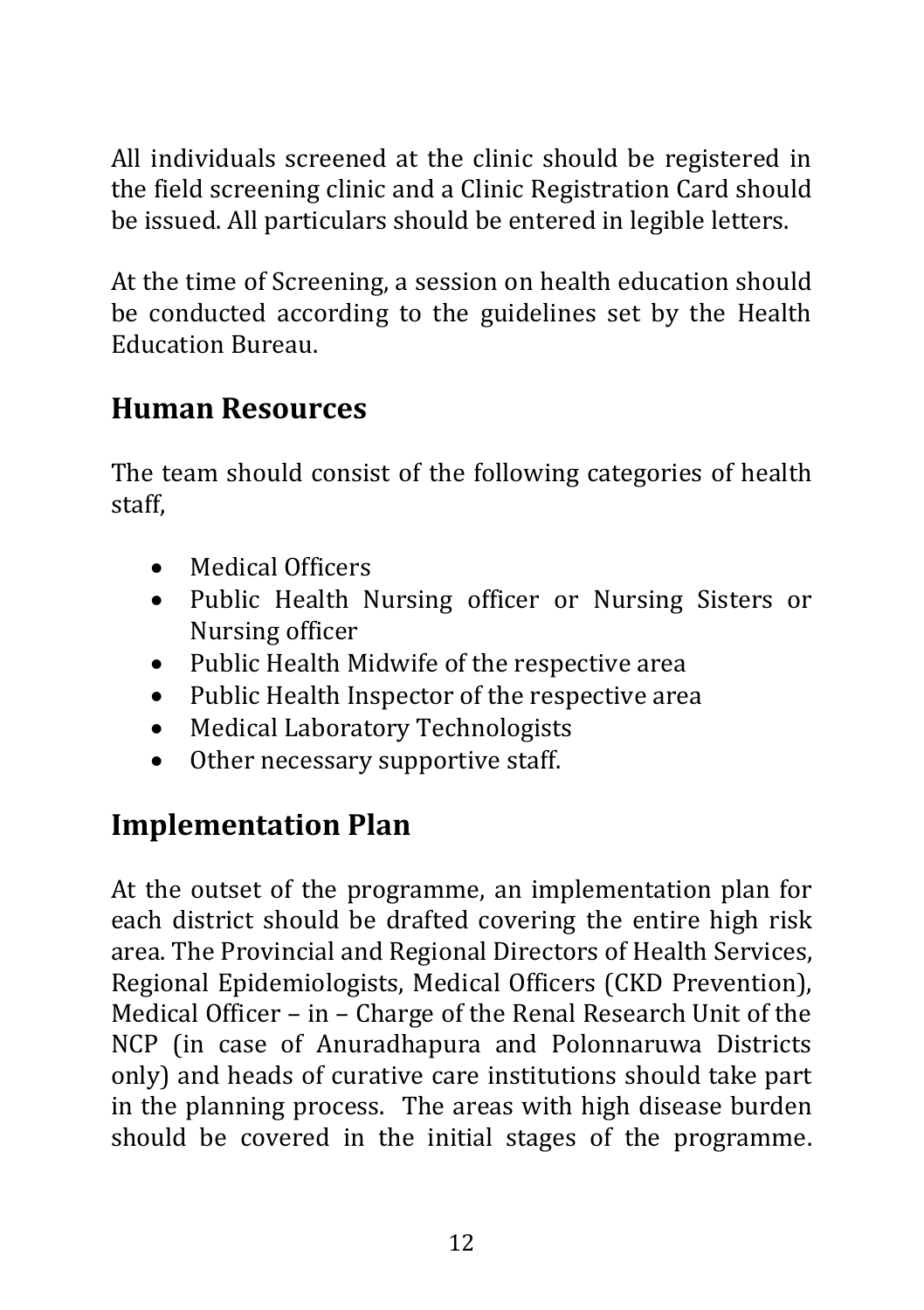Following factors need to be considered in planning the programme.

- Spatial distribution of cases
- Availability of logistics
- Availability of human resources
- Capacities of laboratories to handle samples
- Routine health care delivery in the field

The plan should include

- The number of clinic sessions per district with a breakdown at MOH division level for each quarter
- Locations of field screening clinics
- Tentative date of each clinic
- Locations and tentative dates of central screening clinics
- The number of individuals to be covered in each clinic session
- Human resource mobilization plan for each clinic

The tentative district programme should be submitted to the Deputy Director General of Health Services (Public Health Services) I and the Chief Epidemiologist.

## <span id="page-20-0"></span>**Monitoring and Evaluation**

The programe would be continuously monitored and evaluated quarterly at district, provincial and national level.

The Regional Directors and the Provincial Directors should continuously monitor the implementation of the screening programme in the respective districts and provinces. At district level, monthly evaluation needs to be conducted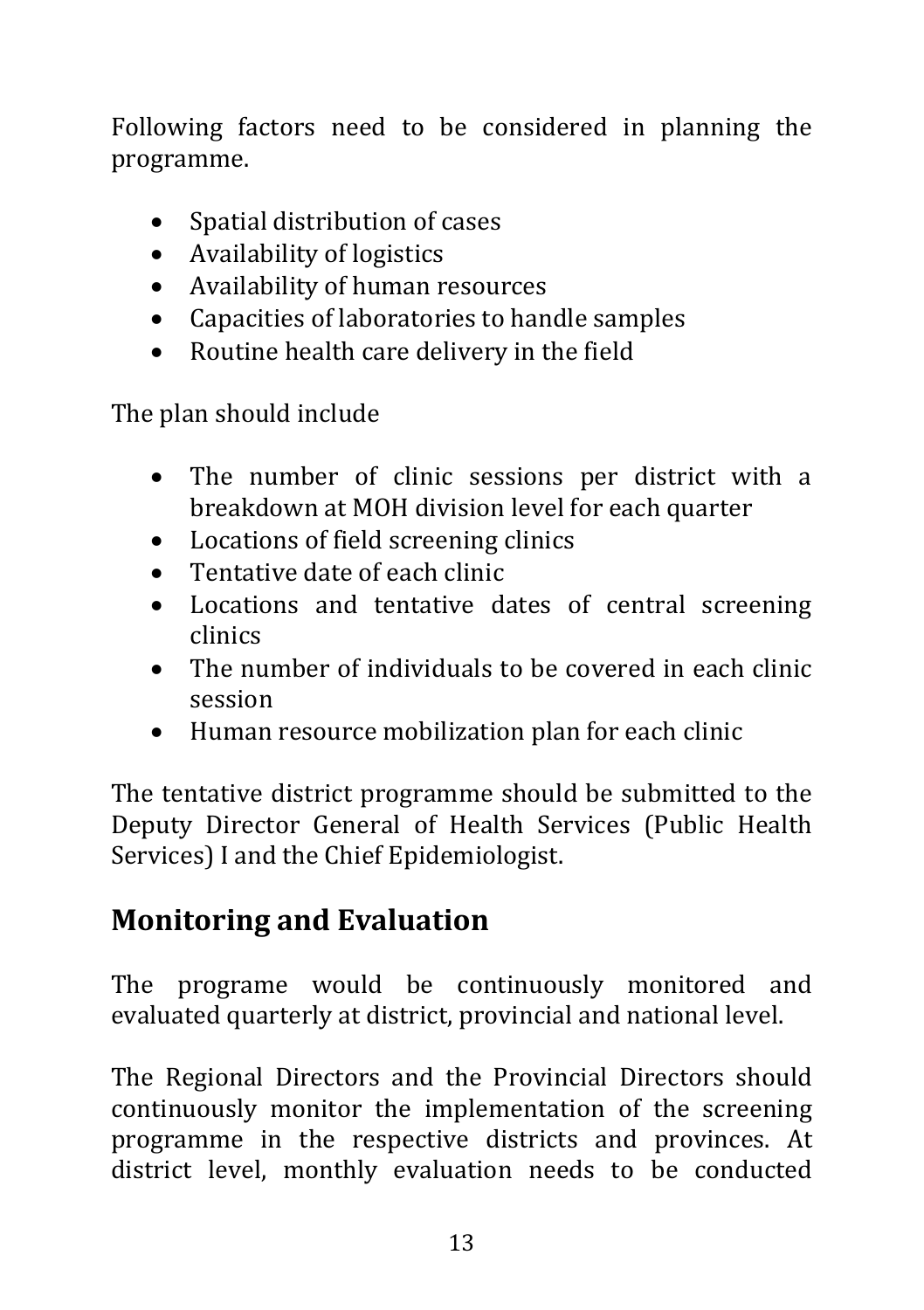before the  $10<sup>th</sup>$  of the subsequent month and the evaluation report should be submitted to the office of the PDHS and the Chief Epidemiologist.

Quarterly review would be conducted at the Epidemiology Unit with the participation of PDHSS, RDHSS, REE, and MOO/CKD at the end of each quarter.

## <span id="page-21-0"></span>**District level Indicator and targets**

- Total number screened during the month
- Proportion of Screening Clinics conducted

 $\boldsymbol{N}$  $\boldsymbol{N}$ 

Percent coverage of screening at field clinics

 $\boldsymbol{N}$  $\overline{N}$ 

• Percent positive

 $\boldsymbol{N}$  $\boldsymbol{N}$ 

- Number screened at the central clinic
- Percent screened at central clinic

Number screened Number planned for the same period  $\times 100 =$  target 100%

In addition, at district reviews, attention must be paid to any failures in conducting the total planned number of clinics for